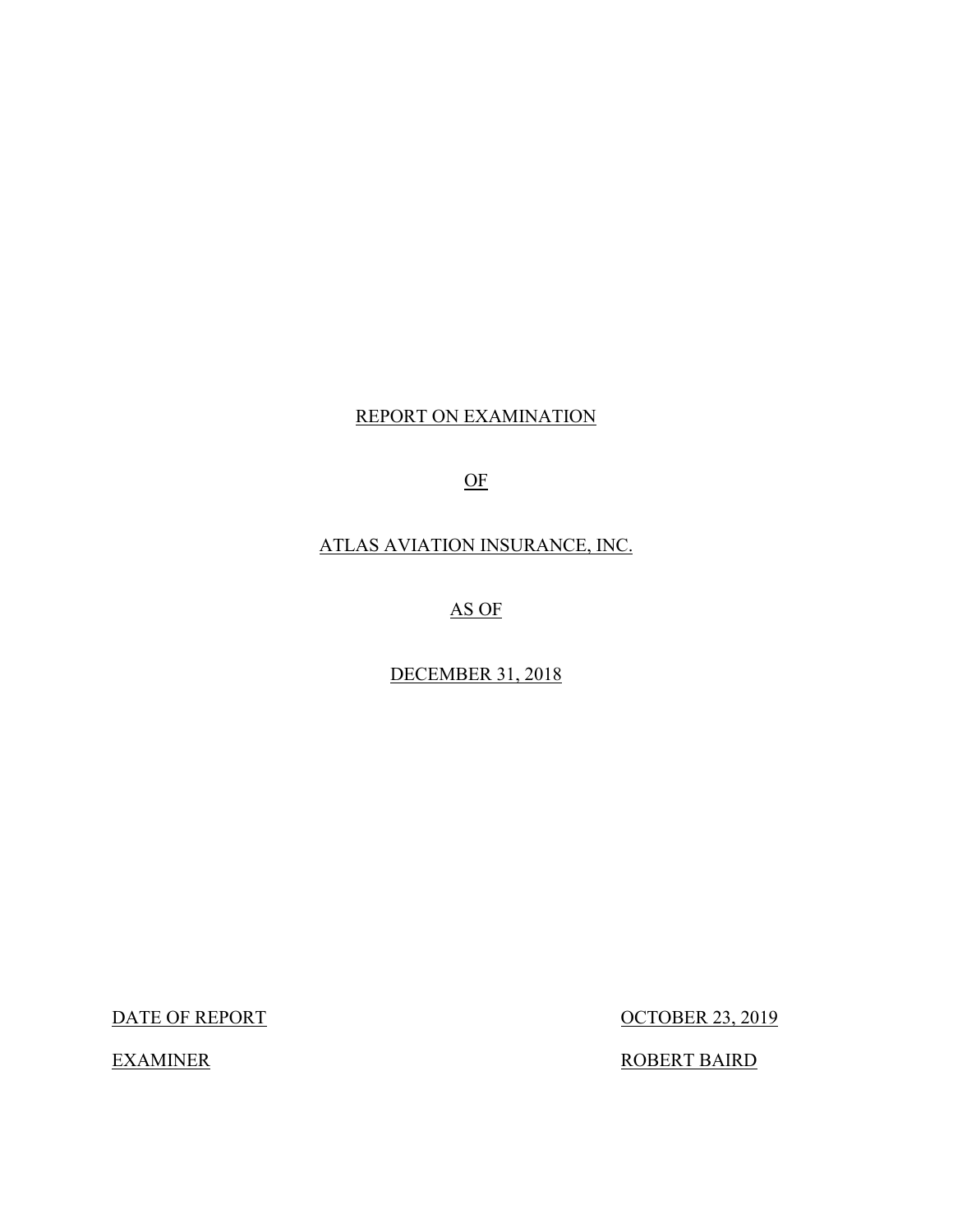## TABLE OF CONTENTS

| <b>ITEM</b> |                                                                                                                                                                            | PAGE NO.                                                         |
|-------------|----------------------------------------------------------------------------------------------------------------------------------------------------------------------------|------------------------------------------------------------------|
| 1.          | Scope of examination                                                                                                                                                       | $\overline{2}$                                                   |
| 2.          | Description of Company                                                                                                                                                     | 2                                                                |
|             | A. Articles of incorporation<br>B. By-laws<br>C. Capital structure<br>D. Corporate records<br>E. Operations<br>F. Management and control<br>G. Certified public accountant | $\begin{array}{c} 2 \\ 2 \\ 3 \\ 3 \end{array}$<br>$\frac{4}{5}$ |
| 3.          | <b>Financial statements</b><br>A. Balance sheet<br>B. Statement of income<br>C. Capital and surplus account                                                                | 6<br>6<br>$\overline{7}$<br>$\overline{7}$                       |
| 4.          | Losses and loss adjustment expenses                                                                                                                                        | 8                                                                |
| 5.          | Article 70 compliance                                                                                                                                                      | 8                                                                |
| 6.          | Summary of comments and recommendations                                                                                                                                    | 8                                                                |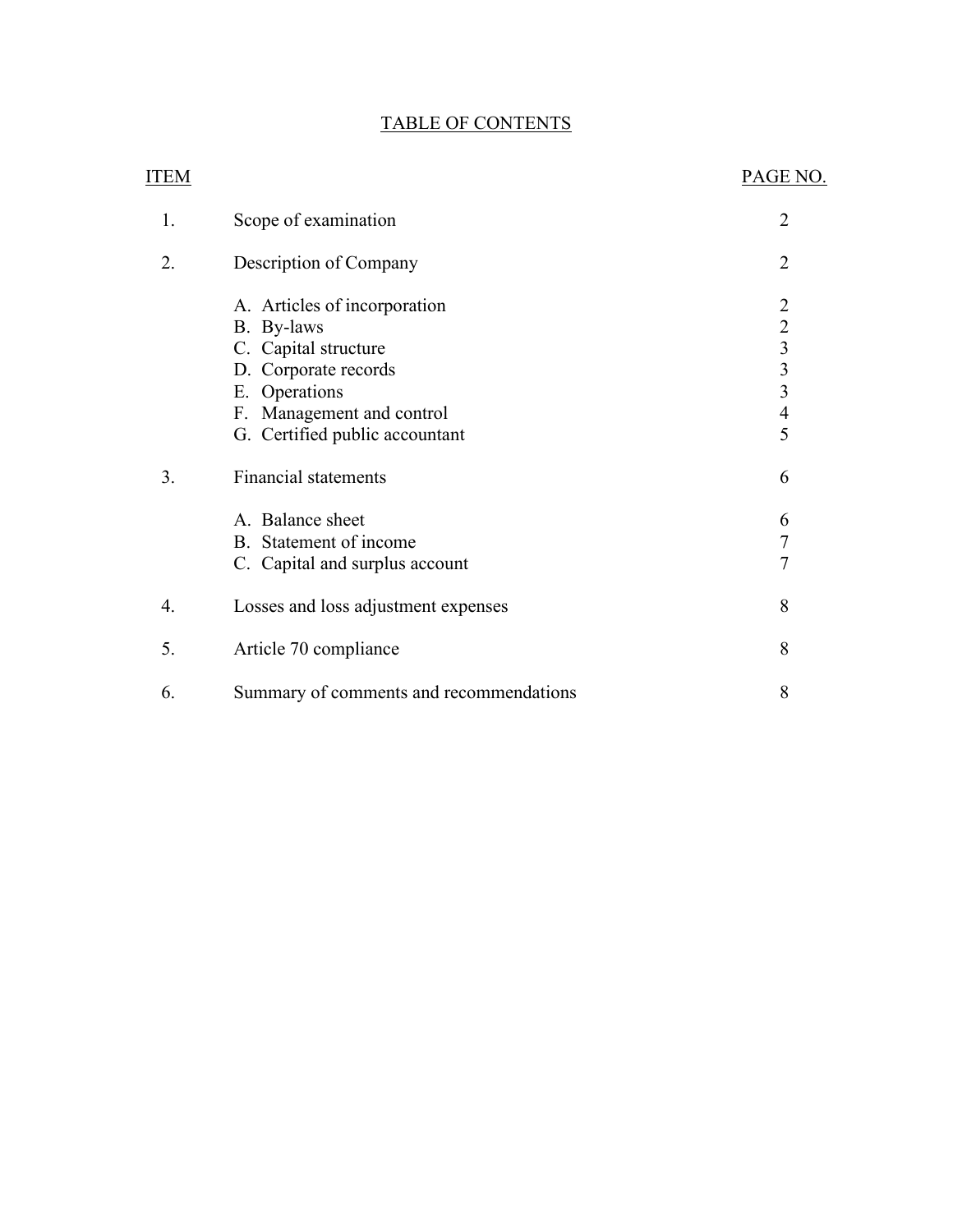

Governor **Superintendent** 

**KATHY HOCHUL ADRIENNE A. HARRIS** 

February 18, 2022

Honorable Adrienne A. Harris Superintendent New York State Department of Financial Services Albany, New York 12257

Madam:

 contained in Appointment Number 31985 dated July 18, 2019, attached hereto, I have made an examination Pursuant to the requirements of the New York Insurance Law, and in compliance with the instructions into the condition and affairs of Atlas Aviation Insurance, Inc. as of December 31, 2018, and submit the following report thereon.

Wherever the designation "the Company" appears herein without qualification, it should be understood to indicate Atlas Aviation Insurance, Inc. Wherever the designation "Parent" appears herein without qualification, it should be understood to indicate Atlas Air Worldwide Holdings, Inc.

Wherever the term "Department" appears herein without qualification, it should be understood to mean the New York State Department of Financial Services.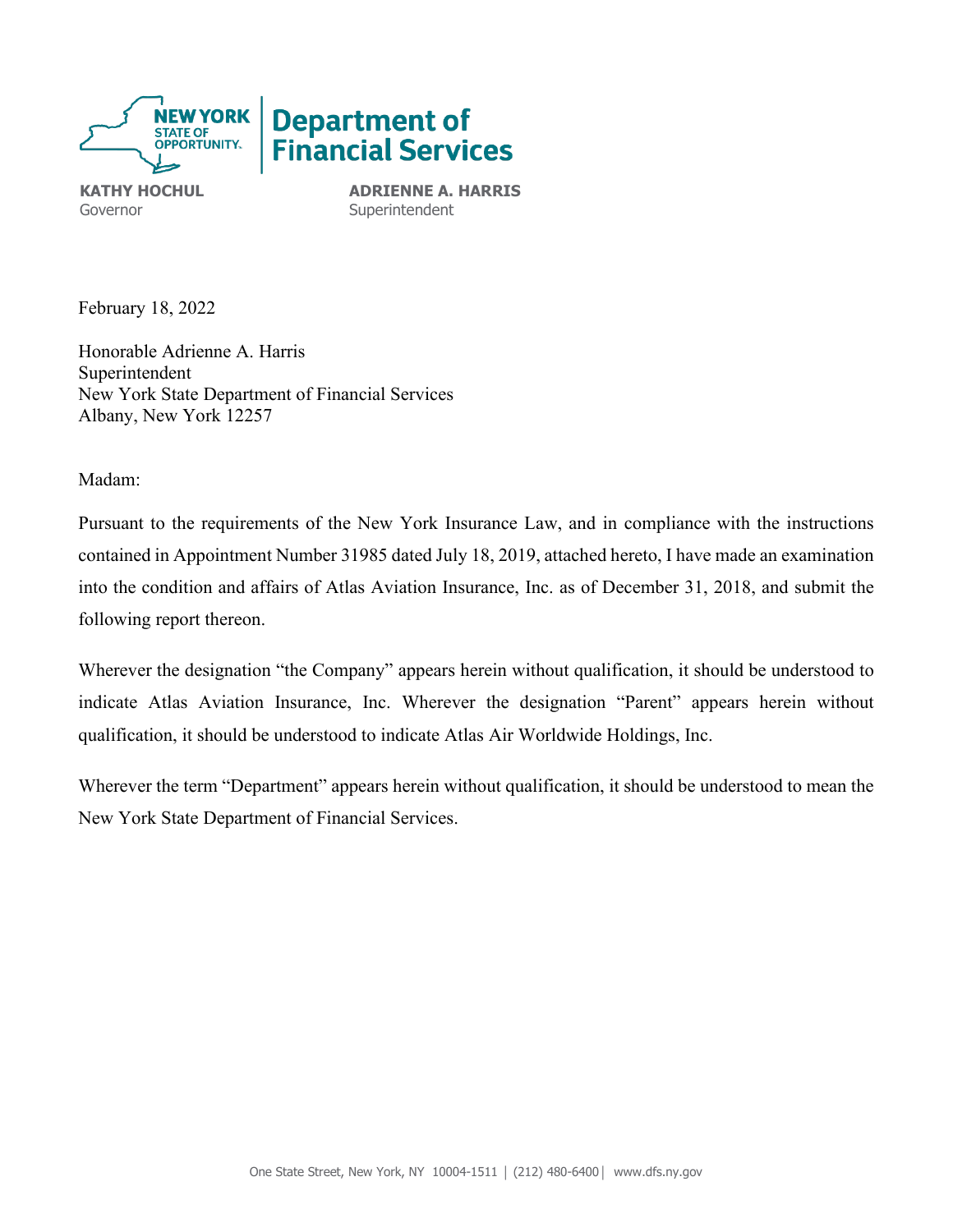#### **1. SCOPE OF EXAMINATION**

<span id="page-3-0"></span>The examination covers the period from February 1, 2013 through December 31, 2018 and was limited in scope to a review or audit of only those balance sheet items considered by this Department to require analysis. Transactions occurring subsequent to this period were reviewed where deemed appropriate. The examination included a review of Company records deemed necessary to accomplish such analysis or verification. Additionally, a review was performed to determine whether the captive insurer was operating within its by-laws, conforming with its plan of operation, as submitted to the New York State Department of Financial Services, and was in compliance with Article 70 of the New York Insurance Law ("the Law").

Comments and recommendations are limited to those items requiring financial adjustment, procedural recommendations, or instances where the Company was not conforming to the application submitted to the Department or Article 70 of the Law.

The report utilized work performed by the Company's independent certified public accountant and its opining actuary to the extent considered appropriate.

#### <span id="page-3-1"></span>**2. DESCRIPTION OF COMPANY**

 The Company was incorporated under the laws of New York State as a captive insurance company on January 16, 2013, and commenced business on February 1, 2013. The Company is a wholly-owned subsidiary of Atlas Air Worldwide Holdings, Inc. ("AAWW"), a growing global leader in innovative, outsourced aviation services.

#### <span id="page-3-2"></span>A. Articles of Incorporation

 captive insurance companies set forth in Article 70 of the New York Insurance Law. The Company is organized to transact the kinds of insurance specified in Section 1113(a) and Section 1114 of the New York Insurance Law, subject at all times to the limitations on the business of pure

#### <span id="page-3-3"></span>B. By-Laws

The examination found that the Company was in compliance with its by-laws in all material respects.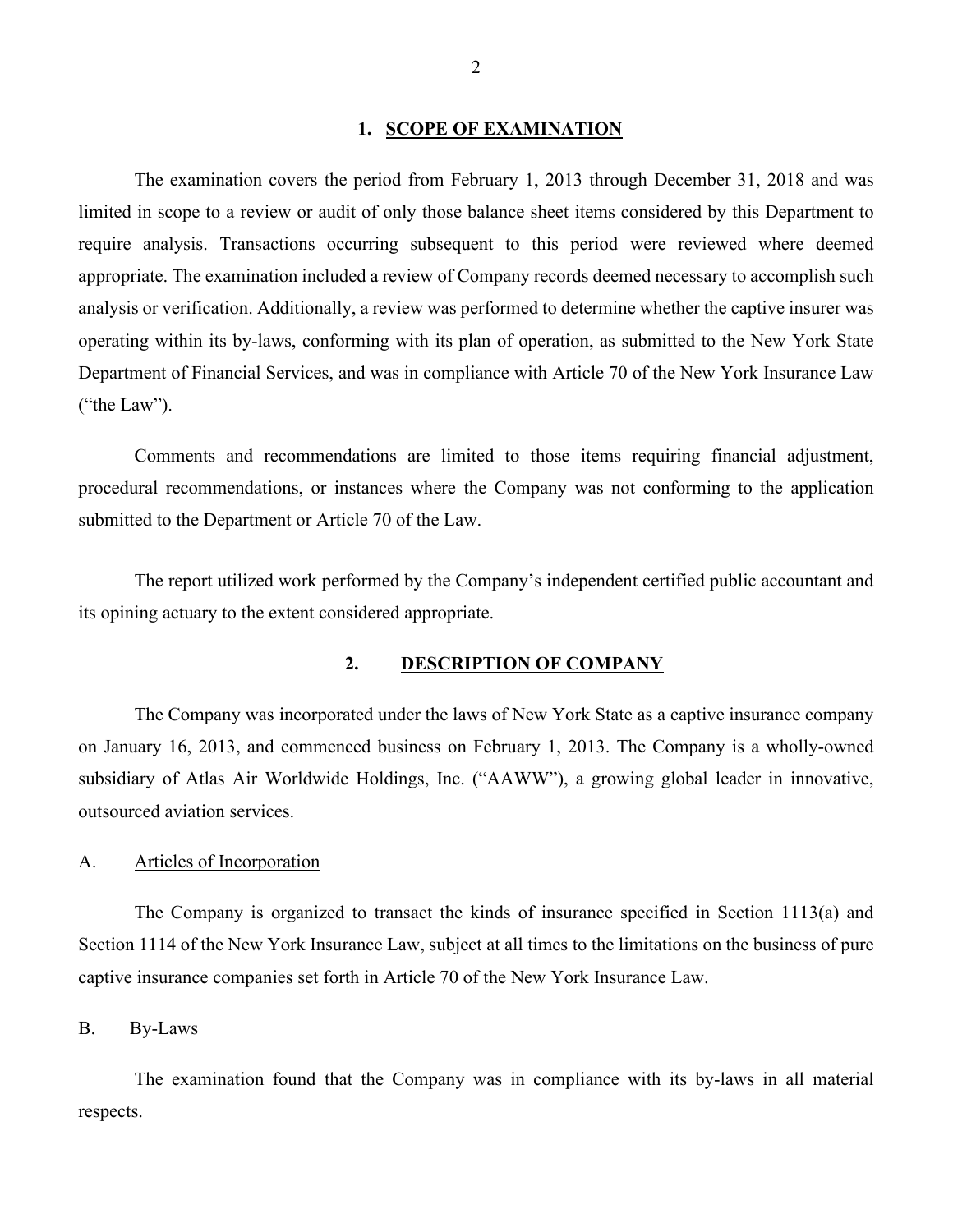#### <span id="page-4-0"></span>C. Capital Structure

As a pure captive insurance company incorporated as a stock insurer, the Company is required to maintain a total surplus as regards policyholders of not less than \$250,000, of which \$100,000 shall represent paid-in capital, pursuant to the provisions of Section 7004(a)(1) of the Law.

 shares of \$1.00 par value per share common stock and contributed surplus of \$150,000. The Company had As of December 31, 2018, the Company's paid-in capital was \$250,000, consisting of 100,000 retained earnings of \$1,470,605, for a total capital and surplus (surplus as regards policyholders) of \$1,720,605.

#### <span id="page-4-1"></span>D. Corporate Records

The corporate records reviewed appeared to be substantially accurate and complete in all material respects.

#### <span id="page-4-2"></span>E. Operations

As of December 31, 2018, the Company provided the following coverages to AAWW and any or all affiliated operating entities:

 ranges from \$1 billion on cargo aircraft up to \$2 billion for passenger aircraft. Hull claims are subject to a The Company provides coverage for airline hull, spares and liability risks of AAWW. The Company started providing aviation war risk insurance as of December 12, 2014. The maximum limit for hull, spares and equipment, and war is \$275 million on any one aircraft. The combined single liability limit on policies \$50,000 or \$100,000 deductible, depending on the type of aircraft. The Company provides coverage for certified acts of terrorism when not covered by coverage obtained commercially, or amounts incurred in excess of commercial policy limits. This coverage is subject to per occurrence limits of \$2 billion and \$275 million for liability and property risks, respectively. The Company cedes 100% of these risks to unaffiliated reinsurers.

 unaffiliated reinsurers, up to \$1,550 for international travel, and up to \$3,500 for domestic travel in the The Company provides coverage for loss or damage to passenger and crew member baggage and personal effects up to \$500 per passenger or crew member claim. Losses in excess of \$500 are covered by United States.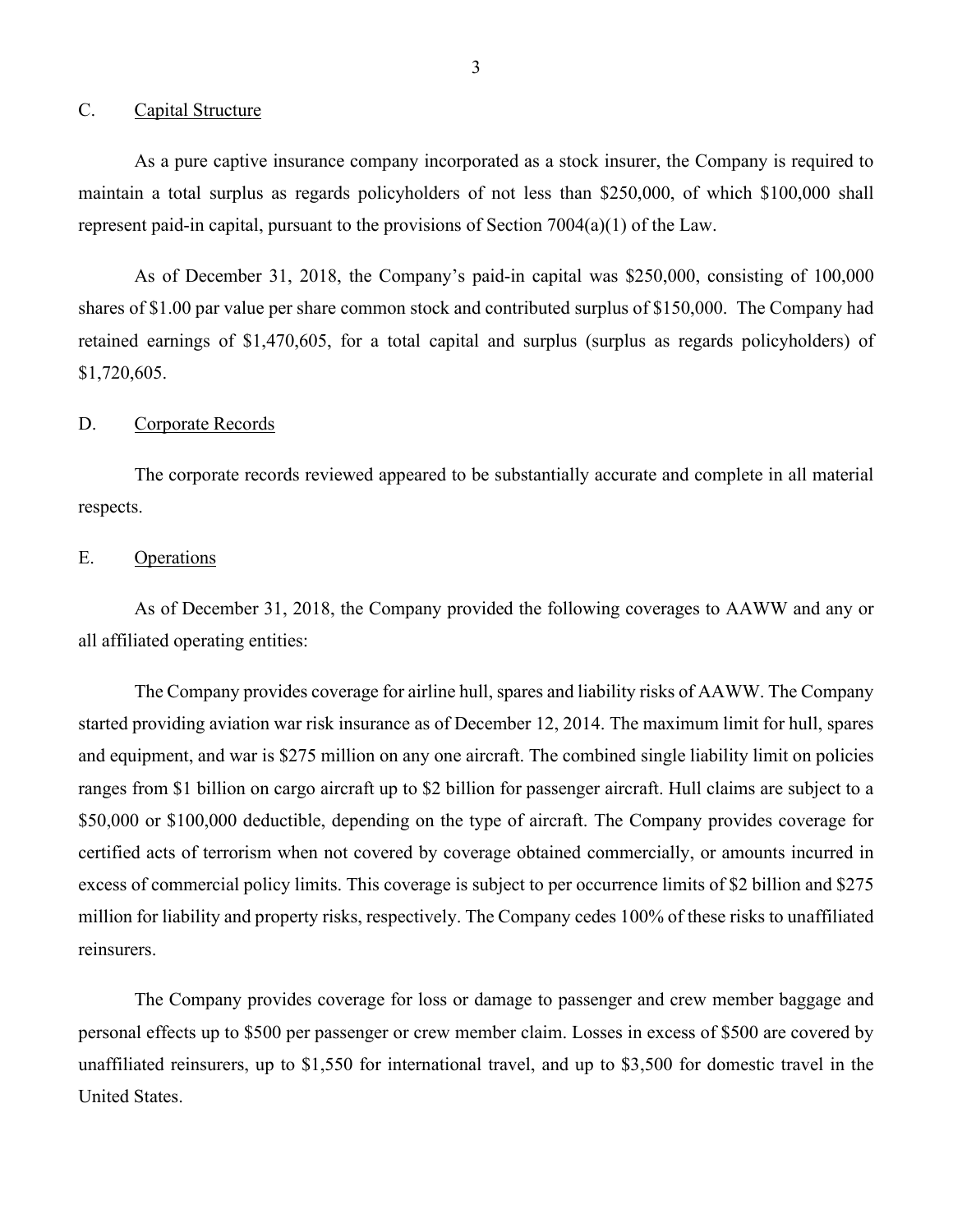The Company provides coverage for passenger displacement expenses incurred as a result of flight delays, cancellation, or other service disruptions, up to \$1 million per annum and in the aggregate.

#### <span id="page-5-0"></span>F. Management and Control

#### (i) Captive Manager

Section 7003(b)(4) of the New York Insurance Law provides that no captive insurer shall do any captive insurance business in this state unless it utilizes a captive manager resident in the State of New York that is licensed as an agent or broker under the provisions of Article 21 of the New York Insurance Law, or any other person approved by the Superintendent.

 Effective February 1, 2013, the Company is managed by Aon Insurance Managers (USA) Inc. ("Aon"), which is authorized to act as a manager for captive insurance companies by the Department.

 Pursuant to a Management Services Agreement, Aon shall provide expertise in the insurance and business transaction of the Company and provide such management services as specified in the Agreement.

#### (ii) Board of Directors

 of directors consisting of not less than three nor more than ten members, of which not less than two shall following five members: Pursuant to the Company's charter and by-laws, management of the Company is vested in a board be residents of New York State. At December 31, 2018, the board of directors was comprised of the

| Name and Residence                        | Principal Business Affiliation                                                                        |
|-------------------------------------------|-------------------------------------------------------------------------------------------------------|
| Donald S. Arnstein                        | Senior Director, Risk Management,                                                                     |
| West Nyack, NY                            | Atlas Air, Inc.                                                                                       |
| Michael W. Borkowski                      | Assistant Secretary,                                                                                  |
| Stamford, CT                              | Atlas Air Worldwide Holdings, Inc.                                                                    |
| John W. Curtis                            | Senior Director, Divisional Controller,                                                               |
| Carmel, NY                                | Atlas Air, Inc.                                                                                       |
| <b>Spencer Schwartz</b><br>Ridgefield, CT | <b>Executive Vice President and Chief Financial</b><br>Officer,<br>Atlas Air Worldwide Holdings, Inc. |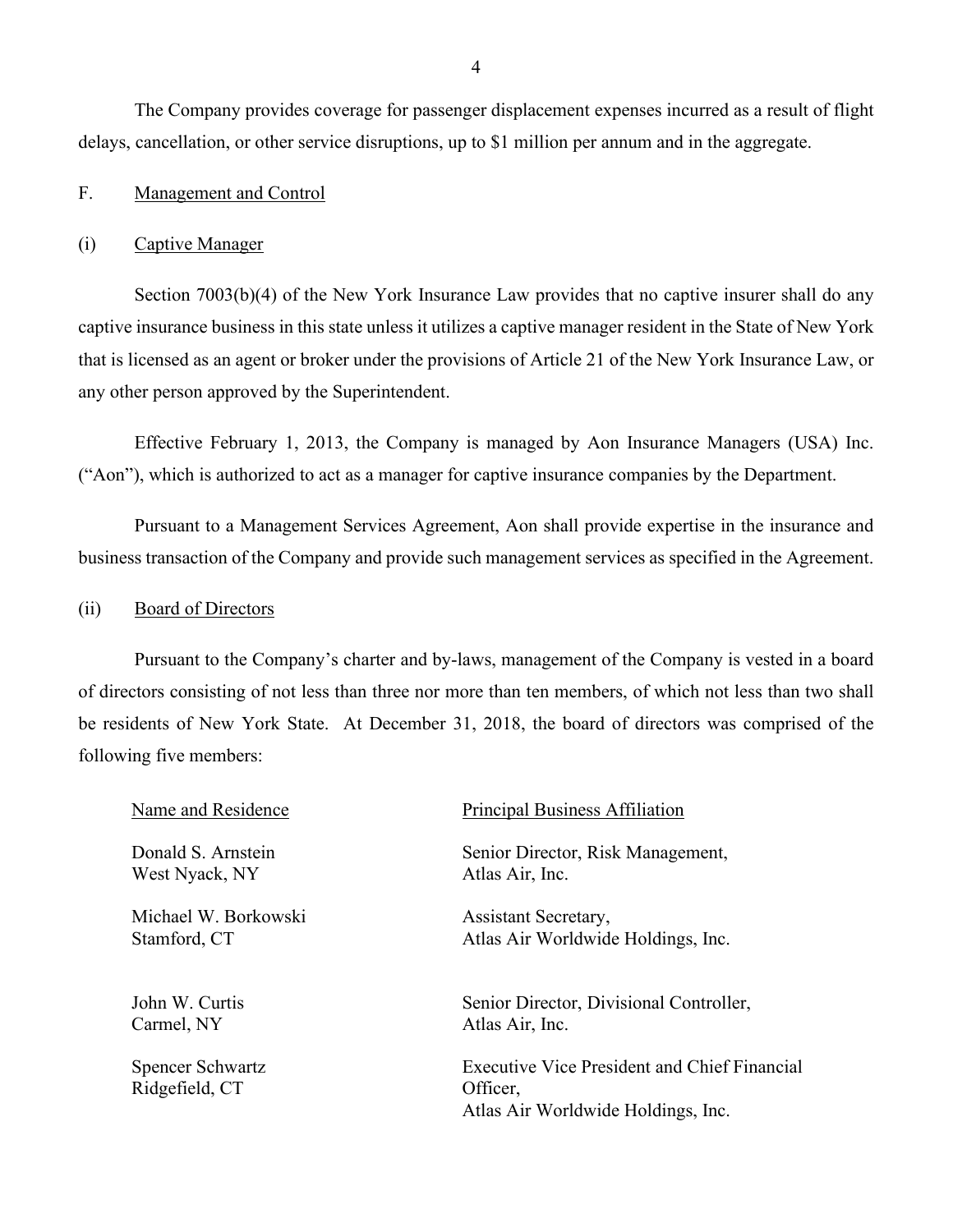| Name and Residence                  | Principal Business Affiliation                                                 |
|-------------------------------------|--------------------------------------------------------------------------------|
| R. Jeffrey Zeunik<br>Bronxville, NY | Executive Vice President, Financial Planning &<br>Analysis,<br>Atlas Air, Inc. |

 During the period under examination, the board held one or two meetings each year. A review of the meeting minutes during the examination period indicated that all board meetings were well attended.

 of the New York Insurance Law. The Company was in compliance with its charter and by-laws and Sections 7003(b)(2) and 7005(g)

#### $(iii)$ Officers

As of December 31, 2018, the principal officers of the Company were as follows:

#### Name Title

Edward J. McGarvey Michael W. Borkowski Emidio Carrico Donald S. Arnstein George Kopcsay Daniel F. Baker

President Vice President and Secretary Vice President and Treasurer Vice President Vice President Vice President

#### <span id="page-6-0"></span>G. Certified Public Accountant ("CPA")

During the period covered by this examination, annual audits of the Company were completed by its independent certified public accounting firm, Crowe LLP. The CPA stated that the Company's audited financial statements presented fairly, in all material respects, its financial position at December 31, 2018.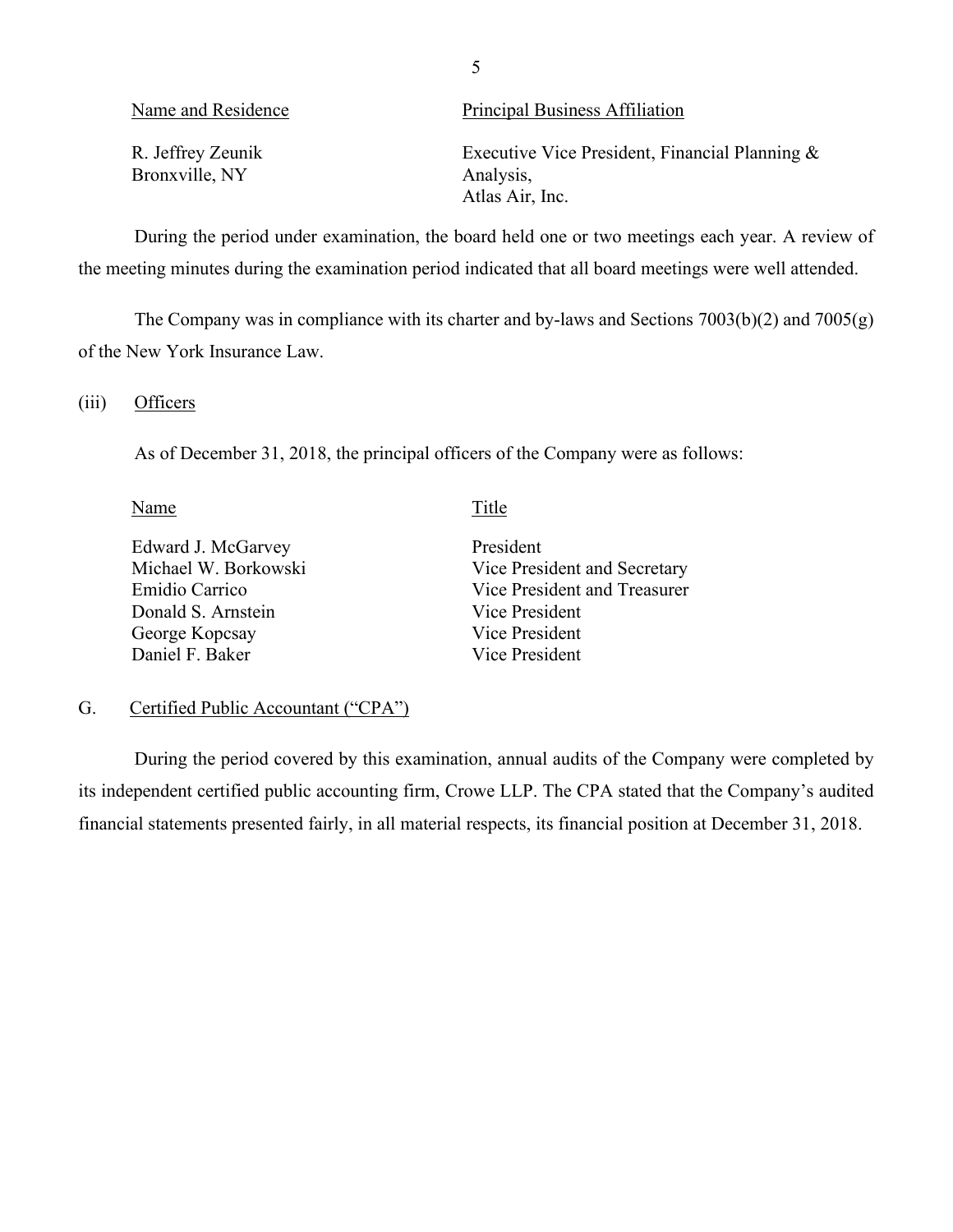### **3. FINANCIAL STATEMENTS**

### <span id="page-7-0"></span>A. Balance Sheet

The financial statements of the Company have been prepared in conformity with accounting principles generally accepted in the United States of America, as of December 31, 2018:

#### Assets

| Cash                                          | \$1,125,337             |              |
|-----------------------------------------------|-------------------------|--------------|
| Note receivable from Parent company           | 500,000                 |              |
| Deferred reinsurance premium                  | 10,725,825              |              |
| Reinsurance recoverable on loss reserves      | 14,581,471              |              |
| Premiums receivable                           | 13,147,490              |              |
| Ceding commissions receivable                 | 247,668                 |              |
| Excess recoveries receivable                  | 6,532                   |              |
| Deferred policy acquisition costs             | 21,316                  |              |
| Federal income tax recoverable                | 783                     |              |
| Total assets                                  |                         | \$40,356,422 |
| <b>Liabilities</b>                            |                         |              |
| Reserve for loss and loss adjustment expenses | \$14,587,080            |              |
| Unearned premiums                             | 10,956,242              |              |
| Unearned ceding commissions                   | 201,487                 |              |
| Reinsurance premium payable                   | 12,870,990              |              |
| Accrued expenses and accounts payable         | 14,441                  |              |
| Due to Parent company                         | 5,577                   |              |
| <b>Total liabilities</b>                      |                         | 38,635,817   |
| Capital and Surplus                           |                         |              |
| Common stock                                  | $\mathbb{S}$<br>100,000 |              |
| Contributed surplus                           | 150,000                 |              |
| Retained earnings                             | 1,470,605               |              |
| Total capital and surplus                     |                         | 1,720,605    |
| Total liabilities, capital and surplus        |                         | \$40,356,422 |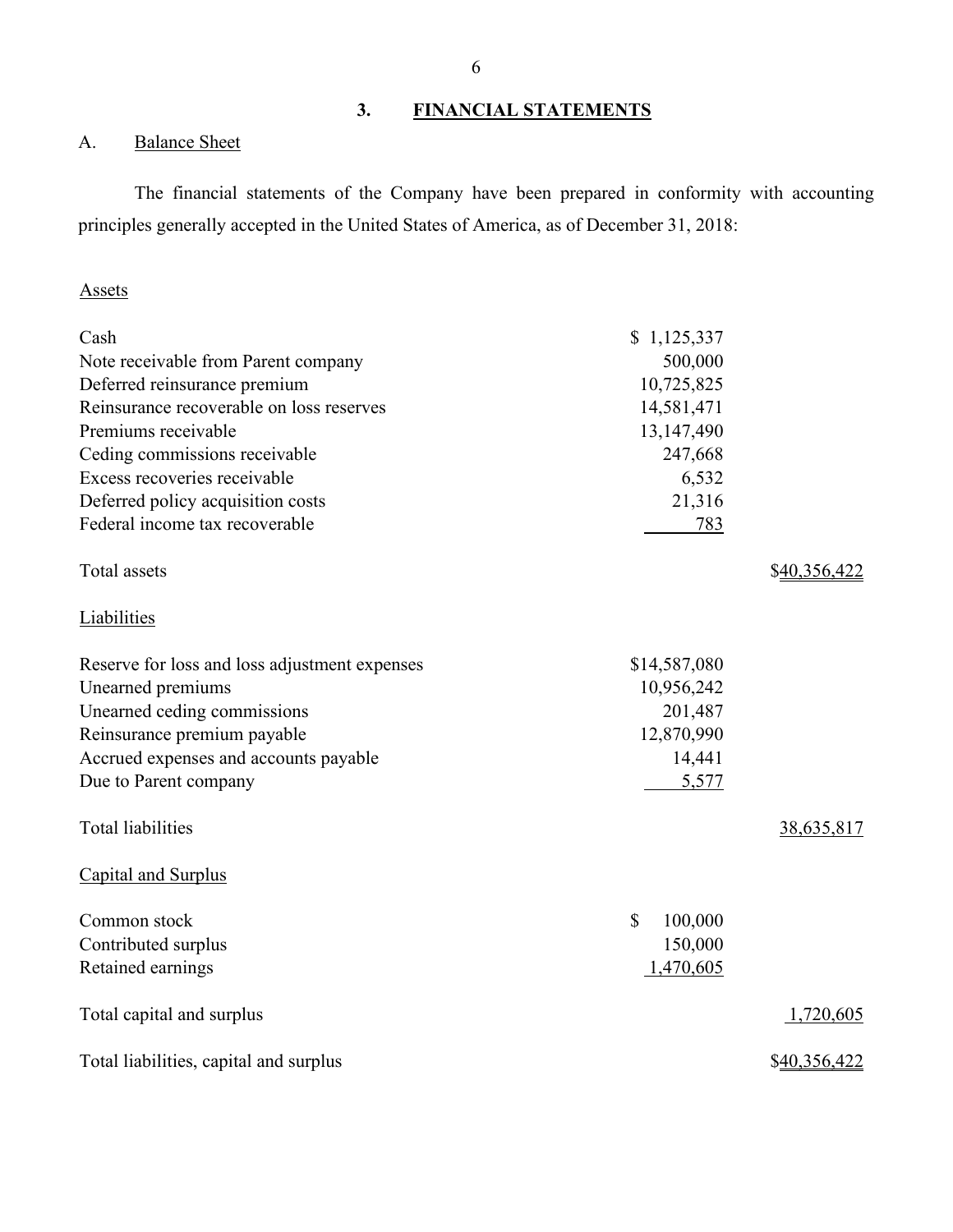### <span id="page-8-0"></span>B. Statement of Income

 The Company's net income for the period covered by the examination was \$1,410,282 as detailed below:

| \$<br>628,080<br>43,203                           |             |
|---------------------------------------------------|-------------|
|                                                   | \$671,283   |
|                                                   |             |
| 210,912<br>$\mathbb{S}$<br>(1,069,216)<br>285,351 |             |
|                                                   | (572, 953)  |
|                                                   | 1,244,236   |
|                                                   | (166, 046)  |
|                                                   | \$1,410,282 |
|                                                   |             |

#### <span id="page-8-1"></span>C. Capital and Surplus Account

 The Company's capital and surplus increased by \$1,410,282 during the period covered by the examination, detailed as follows:

Capital and surplus as of February 1, 2013

#### \$ 310,323

|                                             | Increases in<br>Surplus | Decreases in<br>Surplus |             |
|---------------------------------------------|-------------------------|-------------------------|-------------|
| Net income                                  | \$1,410,282             | \$0                     |             |
| Net increase in surplus                     |                         |                         | 1,410,282   |
| Capital and surplus as of December 31, 2018 |                         |                         | \$1,720,605 |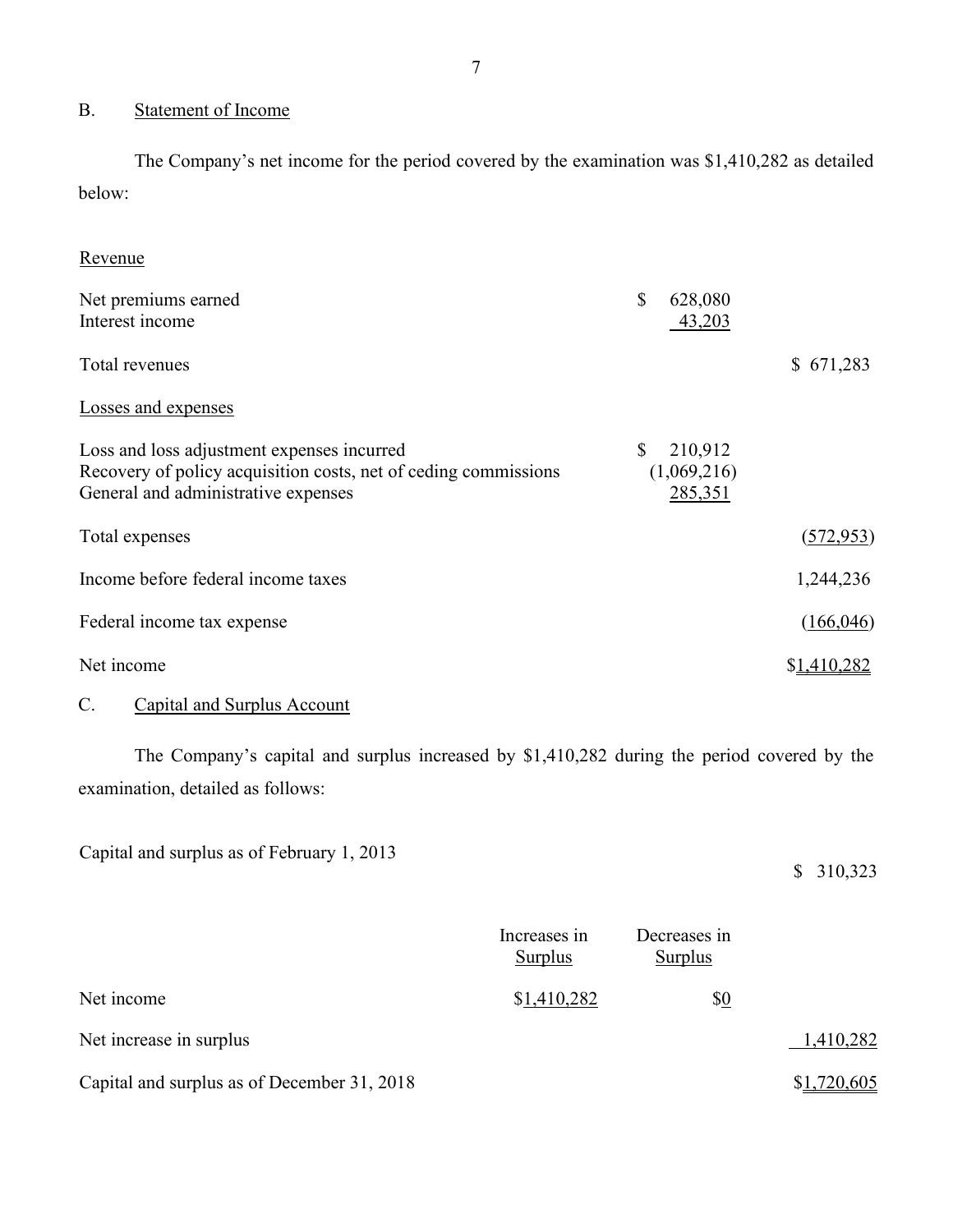#### **4. LOSSES AND LOSS ADJUSTMENT EXPENSES**

<span id="page-9-0"></span> opinion the reported reserves met the requirements of the insurance laws of New York and were computed As of December 31, 2018, the Company reported total loss and loss adjustment expense reserves of \$14,587,080. The Company's opining actuary stated in its Statement of Actuarial Opinion, that in its in accordance with accepted actuarial standards and principles. In addition, the reserves made a reasonable provision for all unpaid loss and loss adjustment expense obligations of the Company under the terms of its contracts and agreements.

#### **5. ARTICLE 70 COMPLIANCE**

<span id="page-9-1"></span>Article 70 of the New York Insurance Law is the governing section of the law for the formation and continued operation of captive insurers in New York State. A review was performed to test the Company's compliance with all applicable parts of Article 70. No significant areas of non-compliance were found.

### **6. SUMMARY OF COMMENTS AND RECOMMENDATIONS**

<span id="page-9-2"></span>This report contains no comments or recommendations.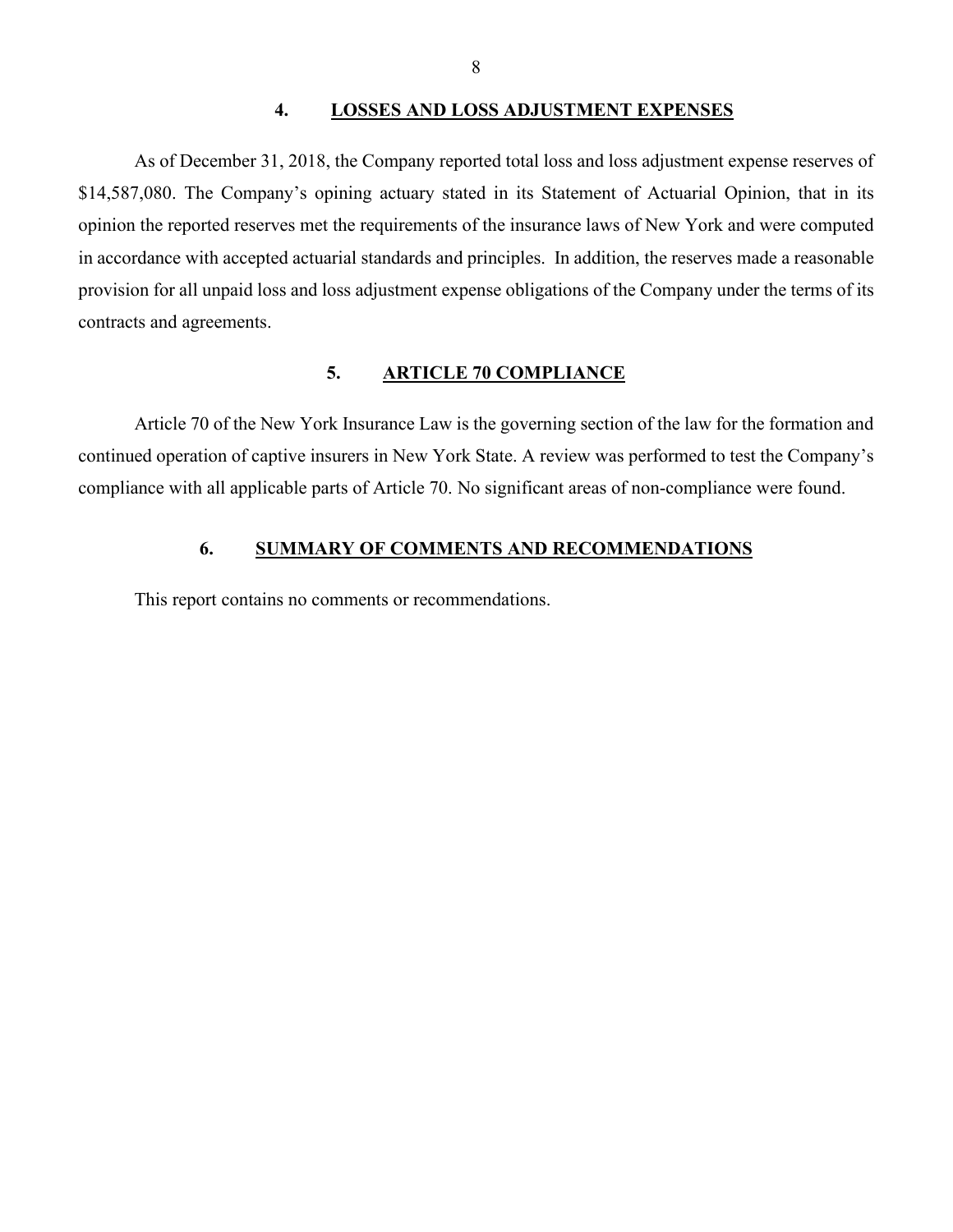Respectfully submitted,

 $\frac{1}{\sqrt{S}}$ Robert Baird Senior Insurance Examiner

STATE OF NEW YORK ) )ss: COUNTY OF NEW YORK )

ROBERT BAIRD being duly sworn, deposes and says that the foregoing report, subscribed by

him, is true to the best of his knowledge and belief.

 $\frac{|S|}{|S|}$ Robert Baird

Subscribed and sworn to before me

this  $\frac{day \text{ of } (2022.4 \text{ m/s})}{x}$